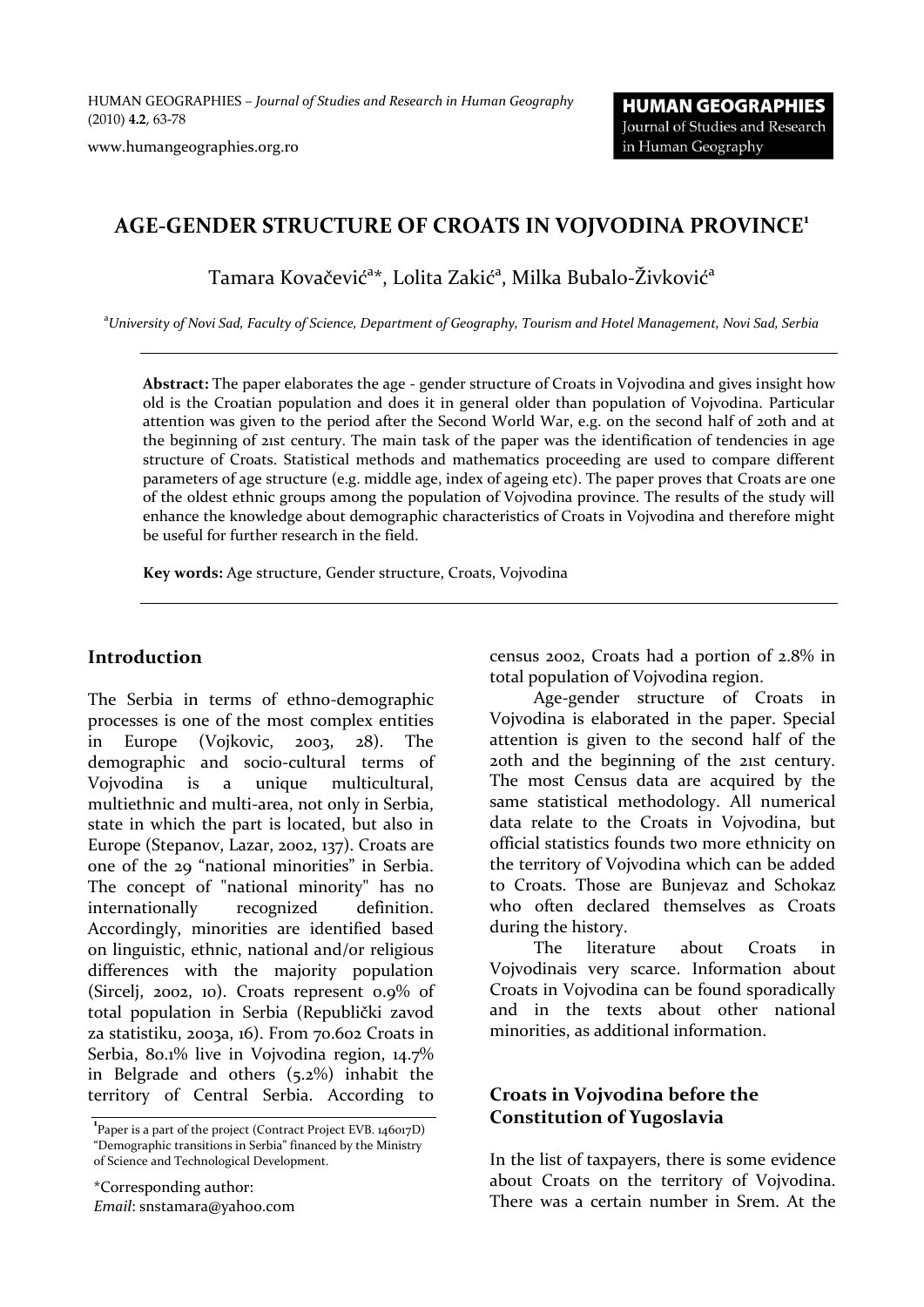

Figure 1. The number of Croats in Vojvodina, according Censuses between 1781-2002

end of  $17<sup>th</sup>$  century, they came to Vojvodina along with Serbs and settled down in Hrtkovci and Nikinci. In 1720, a small ethnic group called "Bunjevci" occupied the north of the Backa region. Later, they started to declare themselves as Croats (Kicošev, Kovačević, 2004, 86). From 1711 to 1867, the number of Croats in Vojvodina was almost double (Figure 1). During the reign of Francis I, the main target of colonization was the scarcely inhabited Banat. In this period, the significant number of Hungarians, Slovaks, Romanians, Croats and Czechs settled here besides Germans. Croats were colonized in the central part of Banat, in the following settlements: Radojevo, Neuzina and Boka. During the Napoleonic Wars, the colonization organized by the government was halted. However, around 6000 German and Croatian refugees withdrew from French troops and fled to South Hungary (Kocsis, Kicošev, 2004).

Period of Austro-Hungarian domination was characterized by the enlargement of all ethnic groups, mostly because of the huge natural growth of the population (11-14‰) (Tomićet all 2004, 70-75). The natural assimilation also slightly contributed to the increase in the number of inhabitants declaring themselves as Hungarians. This could be observed mainly among German, Croat (Bunjevatz), Jewish, Serbian urban middle class population and Catholic Bulgarians in the Banat (Maletić, 1968). In the period between 1867 and 1918, the number of Croats in Vojvodina increased. Intensive

growth occurred just before the disintegration of the Monarchy. At the time of the 1910 Hungarian census, the large-scale immigration of Germans, Croats and Hungarians happened to be in the Srem sub region (Kocsis, Kicošev, 2004, 1 and 2).

## **The Number of Croats in Vojvodina after the Constitution of Yugoslavia**

Yugoslavia was constituted at the end of the World War I (1914-1918). The consequences of the World War I can be divided in two groups. The first group includes the consequences of the war itself, such as the physical loss (people who lost their lives in battles or died of epidemics) and the demographic loss (the negative natural growth of population). The second group includes the consequences caused by the end of the war and the change of the government (emigration of certain ethnic groups, changes in ethnic declaring, etc). The extreme growth was registered in the Croatian ethnic group, caused by the decision of the Bunjevci to declare themselves as Croats (Tomićet all, 2004, 73).

The first census of the country of South Slav nations, in 1921, shows that it was about hundred and thirty thousands Croats in Vojvodina Region. According to the Census in 1931, the number of Croats in Vojvodina increased for 2%.

According to calculations, Kocsis and Kicošev (2004) noticed the following fact.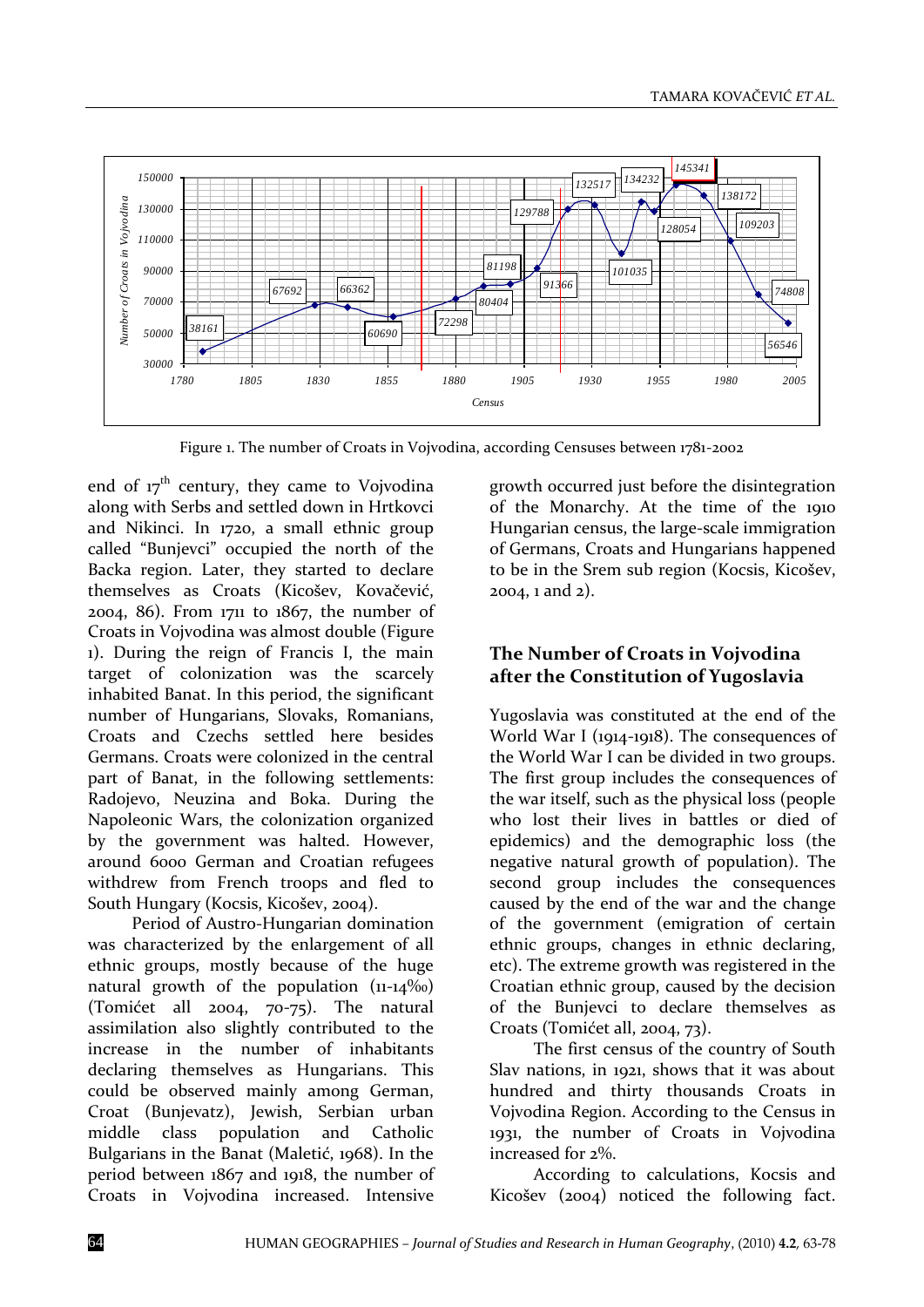Between 1918 and 1931, 3000 optant Bunjevatzes were settled besides local Slavs on the land of 468.989 cadastral acres on the present territory of Vojvodina, in the Hungarian ethnic space, mainly about 50 km from the border. As a result, the number of settlements with Croatian ethnic dominance increased from 20 to 22.

Census 1941 wasn't organized on the state level, because of the Second World War. According to data of Hungarian census, which was conducted between 11th and 25th November 1941, compared to the Census 1931, the number of Croats has decreased for more than  $\frac{1}{4}$  (23.8%). The period between 1941 and 1944 was very turbulent. Independent State of Croatia was declared in Zagreb on 10th April. According to the resolution of the Vienna Conference, Srem, the southwest part of Vojvodina, was given to the Independent State of Croatia (Mirnić, 1947). That fact had had small influence to the number of Croats in Vojvodina.

The consequences of the World War II had negative influence for the ethnic structure of Vojvodina. The scopes of war losses were exceeded by the results of migrations. Between September 1945 and July 1947, all Germans from Vojvodina and Yugoslavia were expelled and the Yugoslav population was colonized on their settlements. Of the total of these 225.696 colonists, there were 7134 Croats (3.2%) (Gaćeša, 1984, 404).

The next census was organized in 1948 and it showed that in Vojvodina province 134.232 Croats was registered (table 1). It was only 1.3% more than 1931. During the postwar period, until the middle of 60s, there was the expansion of all ethnic communities because of the high rate of natural growth of population. The greatest number of Croats was registered in 1961.

However, during the last four decades, the rate of natural population growth was significantly lower, which caused the decreasing of the majority of ethnic groups in Vojvodina, such as Croats (Tomićet all, 2004, 73). Since the end of the 1940s, social and special mobility increased in Vojvodina as well, within the framework of building the Yugoslavian communist society. Economic development based on heavy industry

attracted several hundred thousand village dwellers into the towns, causing deagrarization and urbanization. This caused a gradual breaking up of traditional rural society and ethnic rural communities. In urban environment, the intense ethnic combining and mixed marriages of the rapidly growing new urban population, with different lingual and religious backgrounds, intensified natural linguistic assimilation and vanishing of ethnic identity, as well. This trend was intensive from the `70s, reflected by the rapid growth in the proportion of those who could not or did not want to define their ethnic affiliation. The great majority of this population identified themselves only as "Yugoslav". In 1981, "Yugoslav" population, both in absolute and relative terms, reached the greatest share in the bigger towns (Novi Sad, Subotica, Zrenjanin, Sombor, Pančevo) with vast attraction zones and extremely mixed ethnic hinterlands.

Between 1948 and 1991 the population of Croats in Vojvodina, who were especially struck by the increasing loss of their ethnic identity, i.e. who got "Yugoslavized" and tempted by the attracting "guest work" opportunities in the West. The number of settlements with Croatian majority in Vojvodina decreased from 19 to 17 between 1948 and 1991 (Kocsis, Kicošev, 2004).

## **The Number of Croats in Vojvodina after the Constitution of Republic of Croatia**

Since the disintegration of Yugoslavia in 1991, there have been three wars in the "former" Yugoslavia, taking place in Slovenia, Croatia, and Bosnia-Herzegovina; with further conflicts situated within each of these conflicts (Hudson, 1999, 71). The beginning of the `90s introduced new, significant changes in the ethnic structure of Vojvodina. Croatia was internationally recognized on 15 January 1992. The aroused nationalism in the republics of the former SFR Yugoslavia, led to the emigration of some ethnic groups into their original republics. For example, according to Croatian Central Bureau of Statistics in 2001, Serbs represented 4.5% of Croatia's population.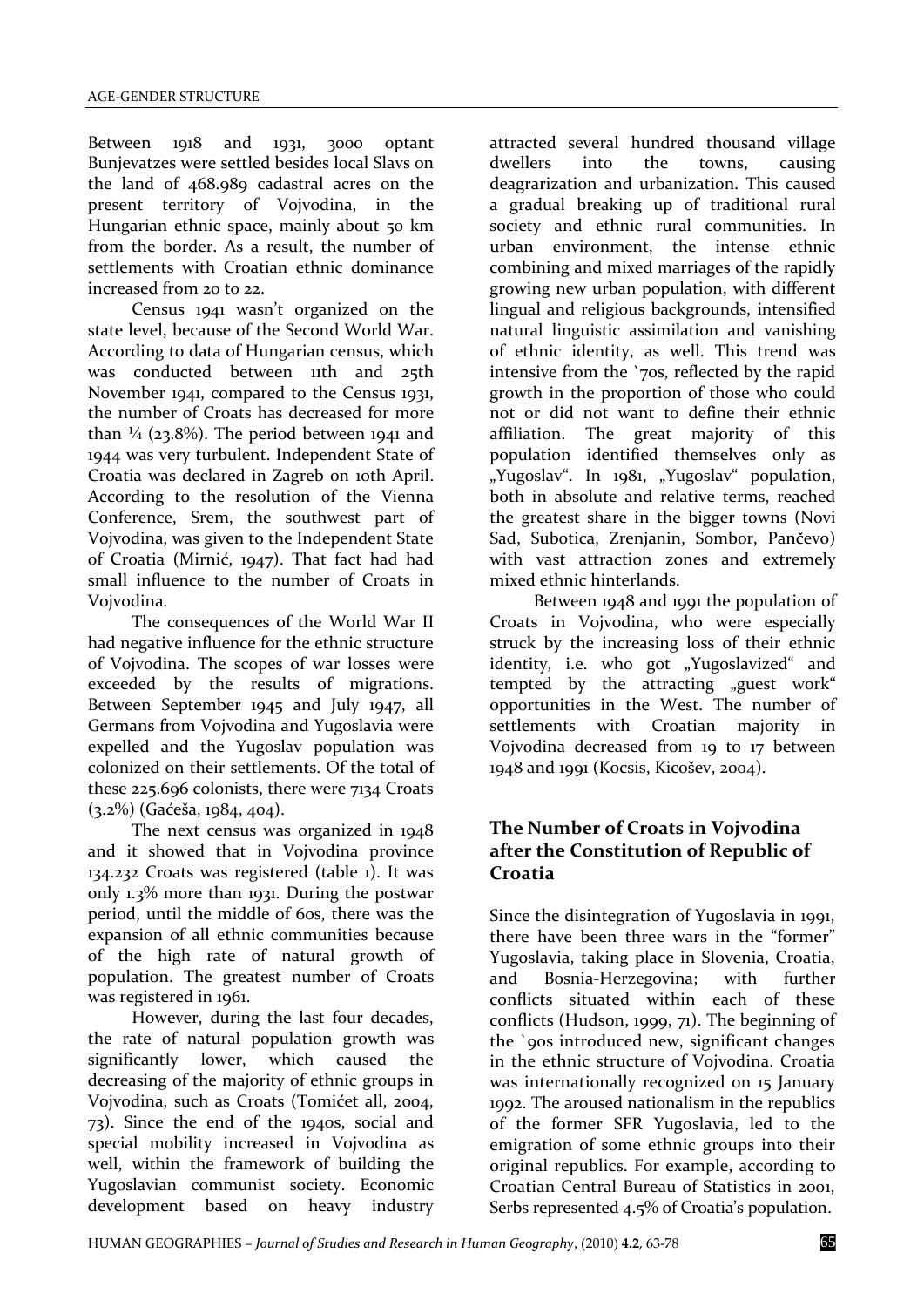|        | Number of | Males   | Females             | Share in population of | Index increase   | Chain |
|--------|-----------|---------|---------------------|------------------------|------------------|-------|
| Census | Croats    | (In %)  | $(\ln \frac{9}{6})$ | Vojvodina              | (base year 1961) | index |
| 1921   | 129788    | No data | No data             | 8,5                    | 100,0            |       |
| 1931   | 132517    | No data | No data             | 8,2                    | 102,1            | 102,1 |
| 1941   | 101035    | No data | No data             | 6,1                    | 77,8             | 76,2  |
| 1948   | 134232    | No data | No data             | 8,1                    | 103,4            | 132,9 |
| 1953   | 128054    | No data | No data             | 7,5                    | 98,7             | 95,4  |
| 1961   | 145341    | 46,9    | 53,1                | 7,8                    | 112,0            | 113,5 |
| 1971   | 138561    | 46,5    | 53,5                | 7,1                    | 106,8            | 95,3  |
| 1981   | 109203    | 46,5    | 53,5                | 5,4                    | 84,1             | 78,8  |
| 1991   | 74808     | 46,1    | 53,9                | 3,7                    | 57,6             | 68,5  |
| 2002   | 56546     | 43,4    | 56,6                | 2,8                    | 43,6             | 75,6  |

Table 1. Changes in the number of Croats in Vojvodina 1921-2002

*Source*: Kocsis, 2007, 47, Kocsis, Kicošev, 2004, Knežević, 2005, 104-105, Republički zavod za statistiku, 2003, 15, author calculations

The drop in the size of Serbs in comparison with the 1991 census was for 65% (Tatalovic, 2006, 47-48). In Vojvodina, it was most strikingly obvious when the Croats started to leave or to declare themselves again as Bunjevci and Shokci (Kicošev, Kovačević, 2004, 90). However, their emigration was caused not only by political (refusal of mobilization, feeling of uncertainty, etc), but also by economical reasons: bad life conditions caused by economic sanctions against FR Yugoslavia (Tomićet all, 2004, 75). Stepanov and Lazar (2002, 137) indicates that the primitive state centralization, unreasonable policies with the international community act of defiance, war conflicts with the republics of former Yugoslavia, and finally with NATO, the isolation of the state, criminalization of society and the drastic impoverishment of the population, followed by continuous violations of human and minority rights, put it in a very difficult position most of Serbia's citizens, especially members of national minorities.

Between 1991 and 1996, almost one quarter of a million of Serbs came into Vojvodina, which has significantly changed the ethnic structure of the region. The emigration of one part of national minorities has additionally intensified this process. In certain settlements, the immigration of refugees has lead to the change of ethnic

structure, but this was mostly the consequence of property exchange. Such exchanges were characteristic for several settlements in Srem, in which Croats used to be a majority (Kicošev, 1999).

In 2002, the number of Croats, Bunjevatzes and Shokatzes together, often mentioned in the same category because of their common Roman Catholic religion, was 76.312 by ethnicity. However  $\frac{3}{4}$  of them, declared themselves as Serbs, concerning their mother tongue, while the number of those claiming to be Croatians by their native language amounted only to 21.053. The number of ethnic Croats and Bunjevatzes dropped by almost 22.000 (22.2%), compared to 1991 (Kocsis, Kicošev, 2004). This decrease could mostly be attributed to the fact that during the time of the war between Serbs and Croats, the majority of Croats from Srem emigrated or were expelled to Croatia. As a result of their moving away and the Serbs moving in, now Hrtkovci, Novi Slankamen, Kukujevci, Gibarac, Sot and Stara Bingula in Srem, can be considered as settlements of Serbian ethnic dominance. According to results of Census 2002, the Croats represented the majority in three municipalities (Subotica, Sombor and Apatin) e.i. in 9 villages in Bačka (Mala Bosna, Gonji Tavankut, Donji Tavankut, Bikovo, Đurđin, Stari Žednik, Bački Breg, Bački Monoštor and Sonta) (Figure 2).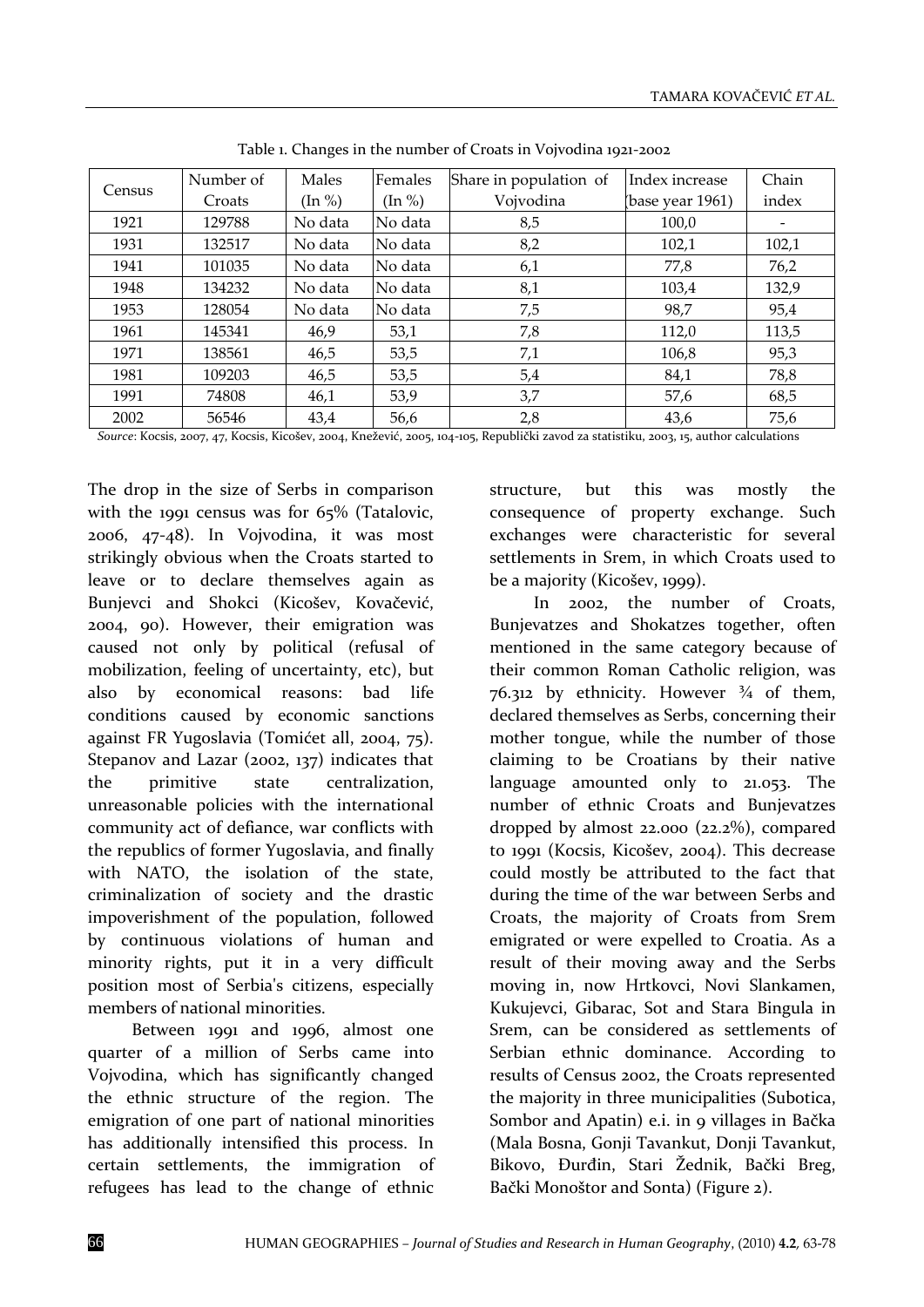

Figure 2. Settlements with Croats majority (red), according to Census 2002 (Author: Tamara Kovačević)

*Source*: Republički zavod za statistiku, 2003a

## **Age Structure**

Population aging is an objective process, which is most generally characterized by a continuous increase in the elderly population and a simultaneous decrease in the young population. It has important demographic, economic and social effects. The demographic effect is a reduced reproductive capacity of the population, for an ever-smaller number of young people reach reproductive age and an ever-smaller number of children are born (Hristov, 2004, 119). In other words, rising life expectancy and low fertility rates are radically transforming Europe's demographic profile (Murray, 2008, 31), (Nordheim, 2003, 11), (Nancu, Guran-Nica, Persu, 2010, 34), (Weil, 2006), (Kinsella, Phillips, 2005, 14). The same process was also present among the population of Serbia. The economic effects are also adverse, since the labor force declines and the number of senior citizens, who depend on the rest of the population to varying degrees, goes up. Parallel with the economic consequences there are also numerous social effects, which influence the overall life of society (Hristov, 2004, 119).

From the middle of 20th century to the begging of 21st century, the share of young people of Croats in Vojvodina was declined more than 2 times (from 25.7 in 1961 to 10.8 % in 2002). It means that in 1961, every fourth Croat in Vojvodina was young. In 2002, every 10th Croat was 0-14 years old.

In the first three respected censuses, 1961, 1971 and 1981, more than half of the population  $(51.9-54.6 \%)$  of Croats in Vojvodina belongs to the biggest population category (15-49). That share start to decline in 1991, because the oldest category of population, which is more than 50 years old, continuously grew. In 2002, the age category 15-49 and the oldest category of population of Croats in Vojvodina had the same share (44.6 %) in total population (table 2). In 2002, the value for the age category between 15 and 49 was smaller than average of total population of Vojvodina, but for the age category above 50 +, it was higher.

Demographic ageing is inevitable, but future changes in labor force and population at working age are not only determined by population dynamics. This gives societies a variety of policy options including rising retirement age, higher labor force (for population age 15-65) participation of women and a pro-active recruitment of migrant labor and skills (Muenz, 2007, 13).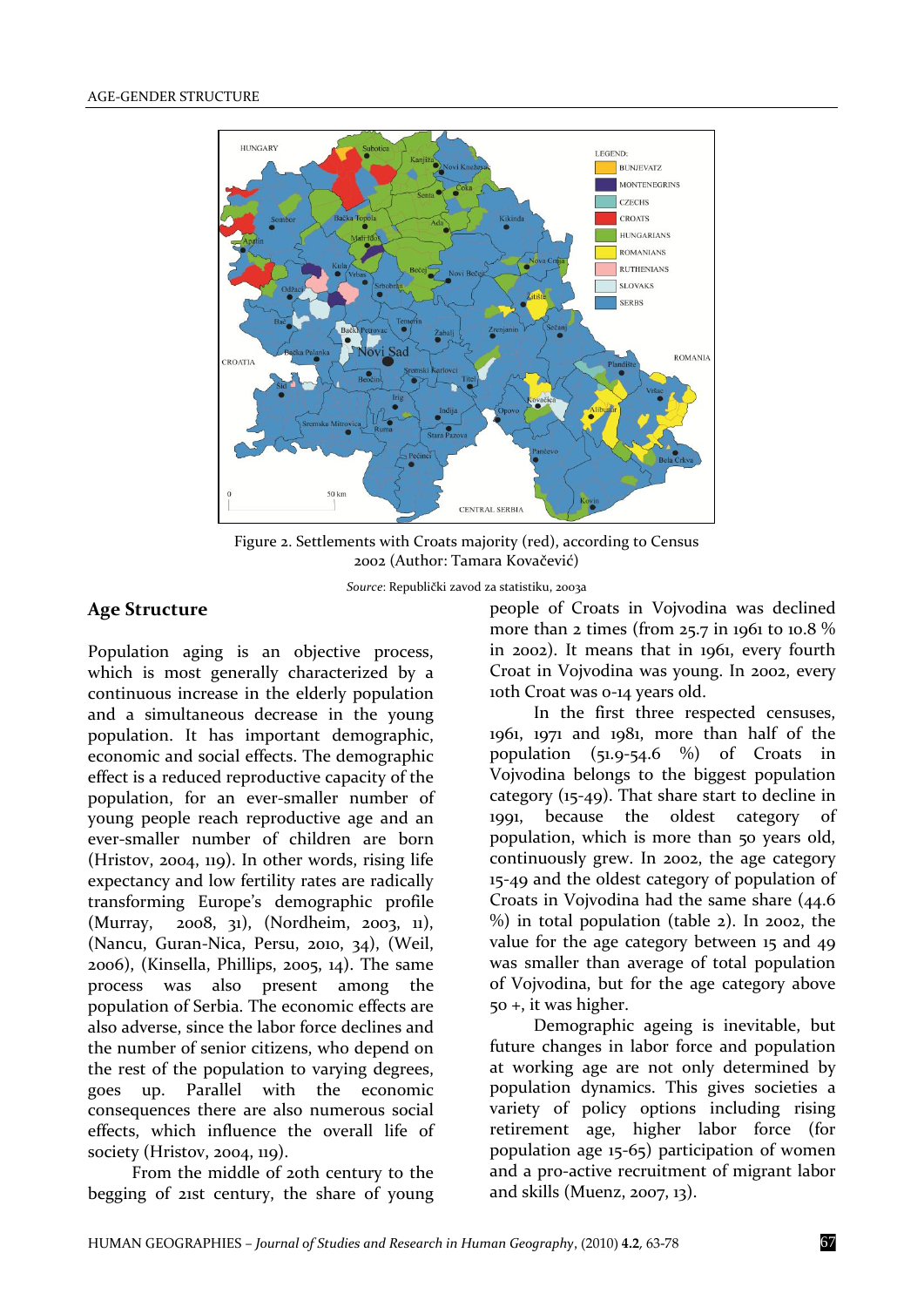| $1.000$ and $1.000$ and $1.000$ and $1.000$ and $1.000$ and $1.000$ and $1.000$ and $1.000$ and $1.000$ and $1.000$ and $1.000$ and $1.000$ and $1.000$ and $1.000$ and $1.000$ and $1.000$ and $1.000$ and $1.000$ and $1.00$ |        |       |       |       |       |  |  |
|--------------------------------------------------------------------------------------------------------------------------------------------------------------------------------------------------------------------------------|--------|-------|-------|-------|-------|--|--|
| Age structure of                                                                                                                                                                                                               | Census |       |       |       |       |  |  |
| population of Vojvodina                                                                                                                                                                                                        | 1961.  | 1971. | 1981. | 1991. | 2002. |  |  |
| $0-14$                                                                                                                                                                                                                         | 26,6   | 21,2  | 19,9  | 19,2  | 15,9  |  |  |
| 15-49                                                                                                                                                                                                                          | 50,2   | 54,6  | 51,4  | 48,5  | 49,4  |  |  |
| $50+$                                                                                                                                                                                                                          | 23,1   | 24,1  | 28,7  | 32,3  | 34,8  |  |  |
| Sum                                                                                                                                                                                                                            | 100,0  | 100,0 | 100,0 | 100,0 | 100,0 |  |  |
| $60+$                                                                                                                                                                                                                          | 11,9   | 14,8  | 15,2  | 18,7  | 21,9  |  |  |
|                                                                                                                                                                                                                                | Census |       |       |       |       |  |  |
| Age category of Croats                                                                                                                                                                                                         | 1961.  | 1971. | 1981. | 1991. | 2002. |  |  |
| $0-14$                                                                                                                                                                                                                         | 25,7   | 20,4  | 16,7  | 14,2  | 10,8  |  |  |
| 15-49                                                                                                                                                                                                                          | 51,9   | 54,6  | 52,7  | 46,9  | 44,6  |  |  |
| $50+$                                                                                                                                                                                                                          | 22,4   | 25,1  | 30,5  | 38,9  | 44,6  |  |  |
| Sum                                                                                                                                                                                                                            | 100,0  | 100,0 | 100,0 | 100,0 | 100,0 |  |  |
| $60+$                                                                                                                                                                                                                          | 11,0   | 15,2  | 15,9  | 21,5  | 29,8  |  |  |
|                                                                                                                                                                                                                                |        |       |       |       |       |  |  |

Table 2. Age structure of population of Vojvodina and Croats (in %), According to Censuses 1961-2002

*Source*: Republički zavod za statistiku, 2003, Savezni zavod za statistiku, 1970, Savezni zavod za statistiku, 1974, Pokrajinski zavod za statistiku, 1982, Savezni zavod za statistiku, 1993

The percentage of the aged people (more than 60 years) in populations is in progress. In 1999, in Western Europe proportion was 18.6%, in North America 16%, in Croatia this percentage was 19%. Croatian population reacts to economic and sociocultural pressures by changing migration and mobility patterns. In the same time, during last thirty years there has been an increase in life expectancy of elderly population (Jovanovic, 1999, 106).

Rozga (2003, 13) has found that in 1991, the share of elderly (aged 60 and over) was 17.5 percent. He said that Croatia's population is marked by very accelerated aging and a very high degree of old age. Comparing with Croatia's population. Croats in Vojvodina had larger share of the oldest people (aged 60 and over) (21.5%).

Stages of demographic age not only reflect the level of aging, but "an instrument for understanding the demographic history and demographic forecast of the future" (Penev, 1995, 155). According to typology of Sundbarg, in 1961 and 1971, the population of Vojvodina had stationary type of age structure (Đurđev, 1996, 39). After that, from Census 1981 to 2002, its age structure becomes regressive (Kovačevićet all, 2008, 134). In the time of Census 1961, Croats in Vojvodina have been very close to stationary type of age structure. From Census 1971, they belong to regressive age structure. Typology of Sundbarg

appeared at the beginning of 20th century and has only three types. Therefore, it is reasonable why it cannot illustrate all changes in the age structure of particular population (Petrović et all, 1981).

Rosset's model was based on the share of inhabitants, which are older than 60 in total populations (Kovačevićet all, 2006, 48). In 1961, population of Vojvodina and Croats in Vojvodina has less than 12% of population, which has more than 60 years old (table 2). According to this

model, they belong to the type "in process of ageing", as defined by Rosset (1968, 60-61). From census 1971, both populations got more than 12%, which is older than 60 years, which means that they changed the type of Rosset model and belongs to the type called "demographic old age". The differences between population of Vojvodina and Croats in Vojvodina are evident. Aging process of Croats in Vojvodina is faster in comparison with the population of Vojvodina (Kicošev, Golubović, 2004, 167-184).

Proves of the previous facts can be found in the typology of Friganović (1978, 111), concerning the analysis of the youngest category (0-19). According to the result of Census 1961, Croats in Vojvodina were on the level of "age". Other Censuses have remarked that Croats in Vojvodina are situated on the level of "deep age".

Different typologies have found the same situation and they named it with the similar terminology. The common conclusion is that Croats in Vojvodina, according the Censuses, have become older and older.

According to Ministry of Human Rights and Rights of Minorities in Serbia and Montenegro (2004, 455-456) and the Census 2002, Croats in Serbia were older compared to Croats in Vojvodina. In the youngest age category ( $o$ -14), they had only  $g.o$  of population.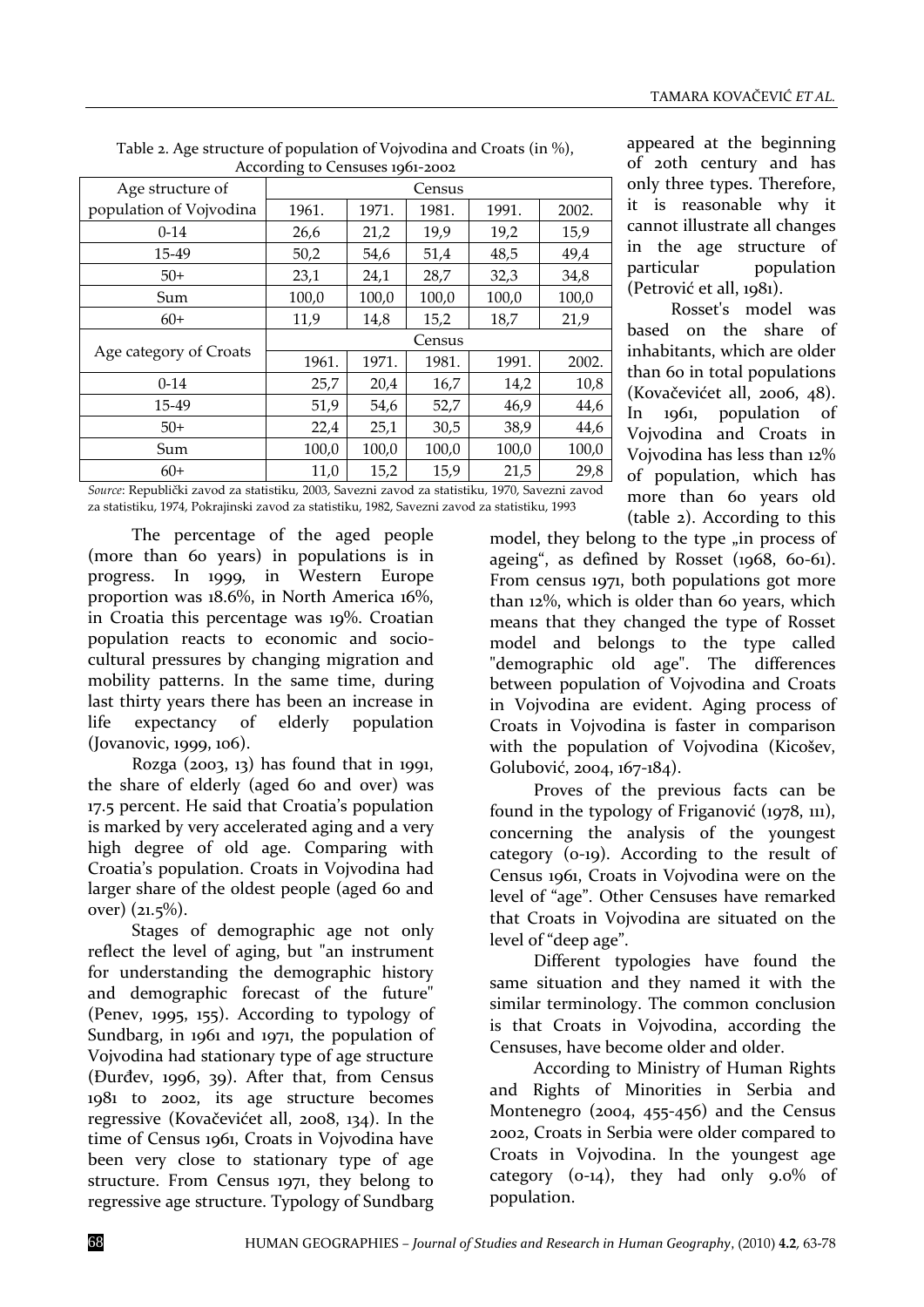## **Age-gender Pyramids**

When age groups are put in to the graph, we usually get the age pyramid, as the most descriptive way for analysis of age structure. The population pyramid is a visually striking representation of the age and sex structure of a population. To make up a pyramid, a population is classified into age groups (cohorts) and by gender (male/female). The actual number of people, or sometimes the percentage of a population that falls into each of these age categories, is then graphed. The percentage of males in specific age groups is shown on the left and the percentage of females on the right. The general shape of the graph indicates the relative growth of the population. Age-gender pyramids graphically display this information to improve understanding and make the comparison easier. Age-gender pyramids display the percentage of a population broken down by gender and age. According to that fact, comparisons between them are allowed (Breznik, 1980), (McManus, 2007, 50). The five-year age increments on the y-axis, allow the pyramid to vividly reflect long term trends in the birth and death rates, but also reflect shorter term baby-booms, wars and epidemics.

Relative slow-down in the numerical growth of younger population is usually the result of decreases in fertility levels and birth rates; this form of ageing is known as "ageing at the bottom of the age pyramid". An acceleration of growth of the elderly is generally a consequence of more rapid decline in mortality rates in older than younger ages; such ageing is called "ageing at the top of the age pyramid". These forms do not usually appear in the historical evolution of individual populations at the same time and they carry different social and economic implications (Avramov, Maskova, 2003, 30).

The major drivers of the aging of the population are the declining birth rate, the large emigration and the changes in the mortality by age. The sliding birth rate leads to a decline in the number of children and of their relative share of the population, which is known in demography as aging at the base of the age pyramid, because its base is

narrowing. Apart from this, another wellknown phenomenon is also aging at the top of the age pyramid, owing to increases in the number and relative shares of the population at mature and higher ages. These increases are also due to the long-term decline in the birth rate, as well as to a second factor: considerable emigration predominantly amongst the young and active population (Hristov, 2004, 119)

Analysis of age pyramids of Croats in Vojvodina was gotten following facts. The pyramid of 1961 has already got stationary type (Figure 3). The biggest population groups of Croats in Vojvodina were between 25-34 years old. They were born in the period between two World Wars. In the second group were their children, e.i. age group, which were born after the Second World War. This age group was smaller then the previous. There are few explanations for this phenomenon, such as that families with numerous children wasn't in fashion any more and that mixed marriages were popular (Kovačević et all, 2008, 136). From census 1961, the category "Yugoslav" was given as a possibility of declaration, which made some Croats from mixed marriages to declare their children as Yugoslavs. Moreover, anomaly in the pyramid was perceived in population group, which was born during the First and Second World War.

From the gender aspect, male population groups, in comparison with females, were numerous in the three young age groups (0-9, 15-19). Females of Croats in Vojvodina were often born in the period between two World Wars. The biggest difference between the number of males and females has existed in the oldest age category  $(65+)$  (Figure 3). Between all categories, the share of females is dominant in the categories, which are elder than 35-39, except for the category 55-59. Since women live longer than men do, they have domination in the oldest age groups.

Under the conditions of a primarily agrarian socioeconomic structure, natural/ geographic and pure demographic factors played the principal role, while during the phase of industrialization and urbanization, economic and social factors assumed the greatest importance (Breznik 1982).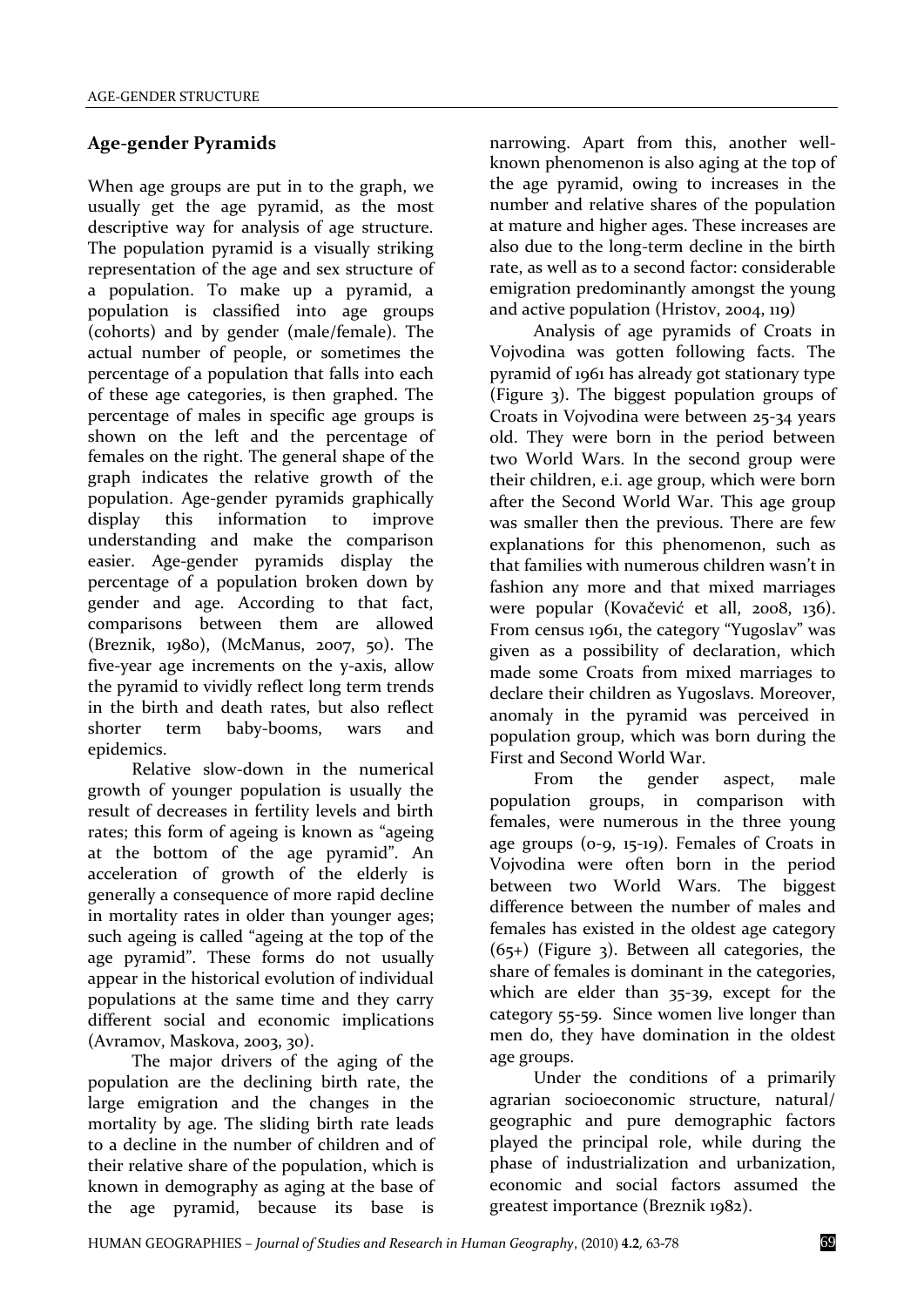

Figure 3. The Age Structure of Croats in Vojvodina (in %), According to Census 1961 *Source:* Savezni zavod za statistiku, 1970, author calculations



Figure 4. The Age Structure of Croats in Vojvodina (in %), According to Census 1971 *Source:* Savezni zavod za statistiku, 1974, author calculations

In 1971, population become 10 years older than 1961, but relations between sizes of age categories in the pyramid of 1971 were changed partially (Figure 4). Age category  $65+$ has become the biggest. The most numerous generation and their children from 1961, are positioned on the second and third place. From the age categories of 15-19, every following single younger category was smaller. Pyramid has started to transform in regressive form. Because of smaller number of children, basis of the pyramid was reduced. Small basis of the pyramid means that population may

fell, i.e. to lost the future of their existence (Figure 4). In absolute values, males Croats in Vojvodina compared to females were dominant in the four youngest age categories. However, their shares in total number of every age category are bigger in the youngest half of the pyramid, i.e. from age category 0-4 to 35- 39. In the nature, i.e. in the states with most number of inhabitants as Chine and India, on each 100 female babies, 107 male babies were born (United Nations, 2007). That can be explanation for the greater number of males among the youths of Croats in Vojvodina.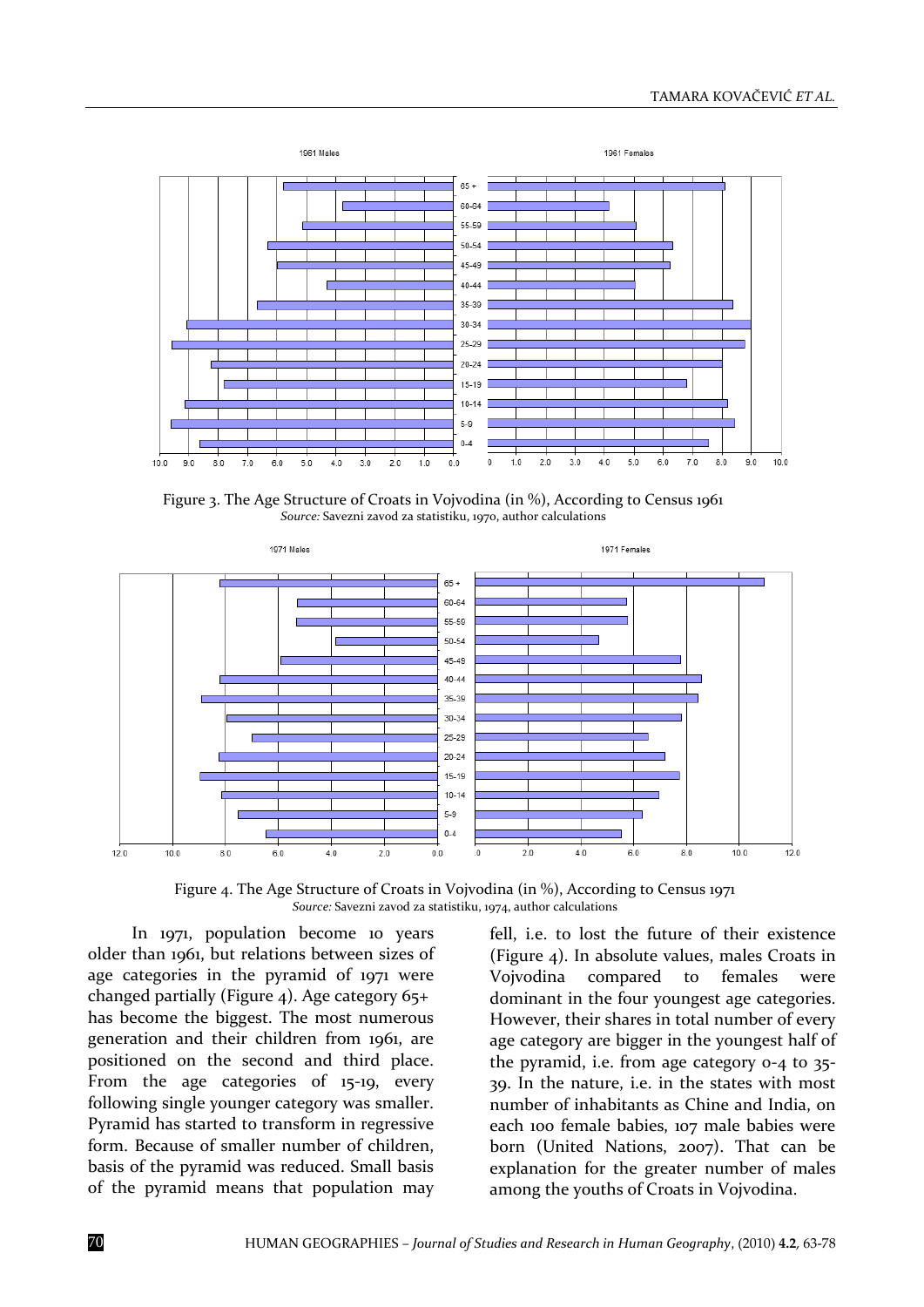

Figure 5. The Age Structure of Croats in Vojvodina (in %), According to Census 1981 *Source:* Pokrajinski zavod za statistiku, 1982, author calculations



According the Census of 1981, number of Croats decreased more than 1.3 times compared to 1961. The oldest age category  $(65+)$  was dominated in age pyramid  $(12.1\%)$ . The shares of other age categories don`t exceed 9% (Figure 5). Population, which was born in the second half of `30s are numerous. They have between 45-49 years and they are not any more in reproduction period. Shares of age categories from 10-14 to 55-59 were bigger than 6%. Only the youngest age categories had about 5%. The least portion, 3.8%, belongs to generation which was born in the First World War. In 1981, they were

between 60-64 years old. Males were dominant in the six youngest age groups (Figure 5). Because of hard work and unhealthy way of life, males generally live shorter than females (Kovačević, Ivkov, Djurdjev, 2005, 53). A precise explanation of why women live longer than men still eludes scientists because it involves the complex interplay of biological, social, and behavioral conditions (Kinsella, Phillips, 2005, 24-25).

Census 1991 was the last one of the Socialist Federal Republic of Yugoslavia, state, which had incorporated Republic of Croatia and Vojvodina Province. According of that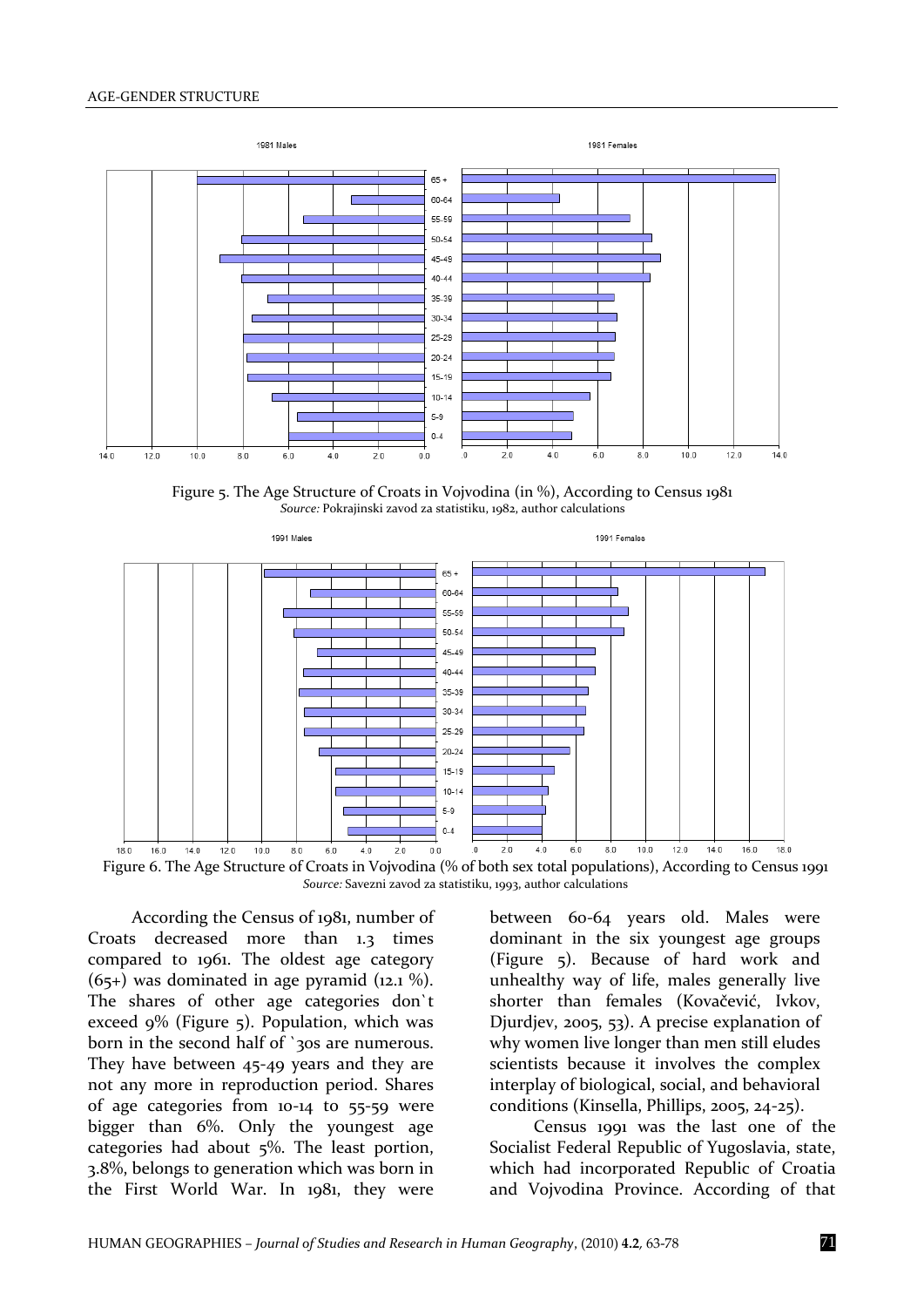

Figure 7. The Age Structure of Croats in Vojvodina (in %), According to Census 2002 Source: Republički zavod za statistiku, 2003, author calculations

census, shares of age categories, which were born after the Second World War, have shown certain regularity. Their portion in total population of Croats in Vojvodina became less and therefore the Pyramid got regressive form. Mrđen and Friganović (1998, 45) have analyzed the age structure of population in Croatia. They have also found declining of the ratio of young people and increase of the portion of old people. Share of females of Croats in Vojvodina was numerous compared to males in the five oldest age categories (Figure 6).

After the separation of Croatia, Socialist Federal Republic of Yugoslavia has started to disintegrate. For only five year, the territory of Yugoslavia was reduced more than 2.5 times. Vojvodina, as a Province of Serbia, was influenced by different internal and external factors. Between the censuses 1991 and 2002, the political situation was instable (Kovačević, Kicošev, 2007). Civil wars were in the neighborhood region. Period of transition towards a market economy led to a deep economic crisis characterized by high unemployment and inflation, a deterioration of health and social services and a fall in living standards (Sardon, 2001, 50-51). Consequently, economic crisis and embargo has a negative influence on the quality of life of population. Many people abandoned Vojvodina (Kovačević, Kicošev, 2007).

According to the terminology of the last Census, Croats has transformed from ethnic group of Yugoslav people into the national minority. The census 2002, showed that the share of age category  $65+$  was dominant (21.5) %), compared to other age categories of Croats in Vojvodina. More than 1/5 of Croats in Vojvodina were older than 65 years. It was 1.4 higher values than the same age category in the population of Croatia, according to the Census 2001 (Podgorelec, Klempić, 2007, 111). Age pyramid of Croats in Vojvodina became slimmer than in 1991 (Figure 7). Share in every age category was reduced. It could be the consequence of mixed marriages, but also the consequence of moving some Croats, especially from reproductive age categories, abroad. Some Croat families have exchanged their houses in Serbia with Serb families in Croatia, keeping their properties.

Women constitute a majority of the older population and their majority increases with age (Kinsella, Phillips, 2005, 23). According census 2002, share of females of Croats in Vojvodina was numerous, in comparison with males, only in three oldest age categories.

#### **Average Age**

In 1995, Penev gave parameters for seven different stages of age (Vojković, Devedžić, 1997, 33-41), according to which Croats in Vojvodina were passing though three stage of age, during the second half of the 20th century. In 1961, they were inthe threshold of demographic ageing. Average age from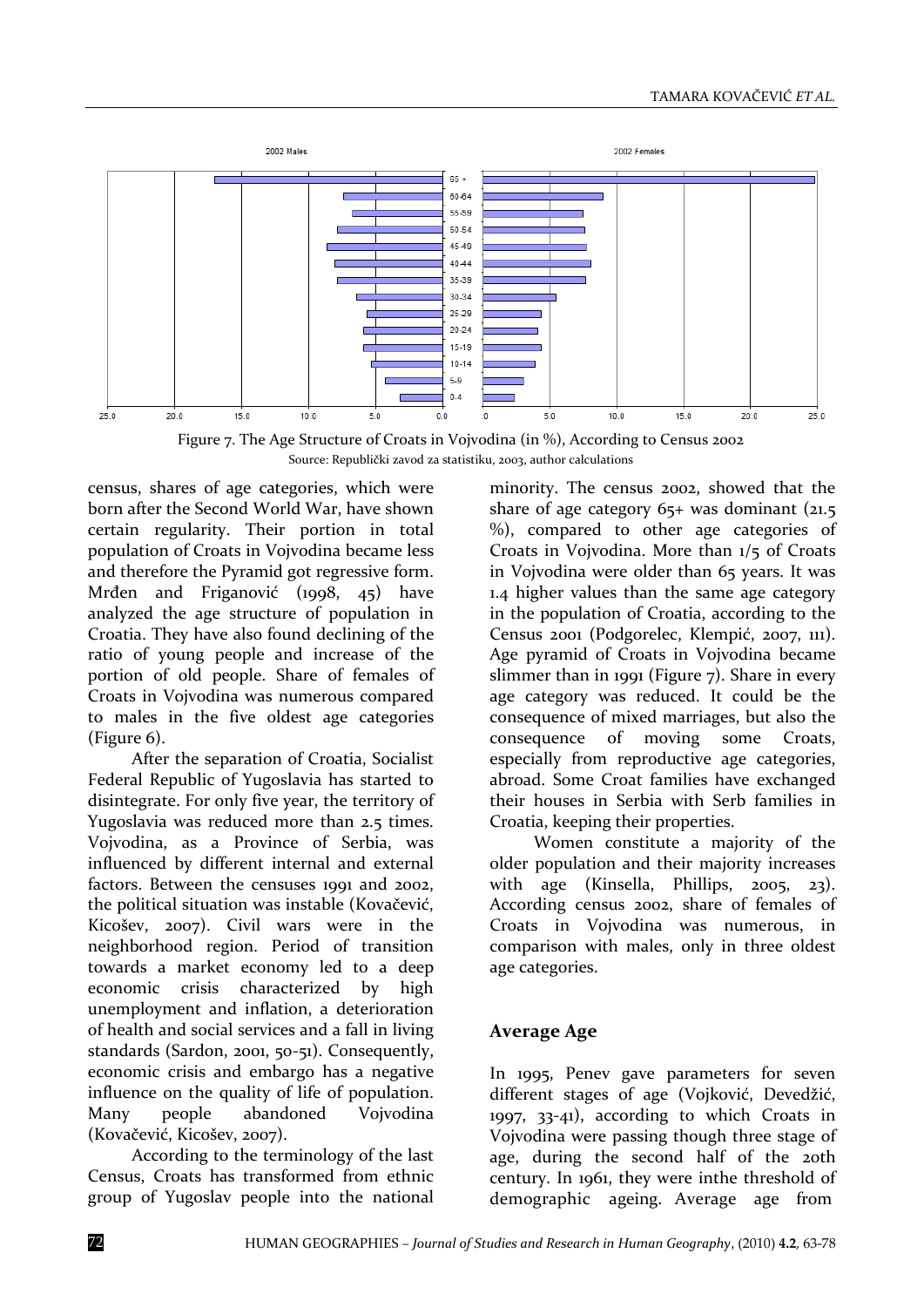| <b>Stages</b>         | Average   | Index of    |  |
|-----------------------|-----------|-------------|--|
|                       | age       | ageing      |  |
| 1. Early demographic  | <20 years | < 0.07      |  |
| vouth                 |           |             |  |
| 2. Demographic youth  | $20 - 25$ | $0,07-0,14$ |  |
| 3. Demographic        | $25 - 30$ | $0,14-0,28$ |  |
| maturation            |           |             |  |
| 4. Threshold of       | $30 - 35$ | $0,28-0,50$ |  |
| demographic ageing    |           |             |  |
| 5. Demographic ageing | 35-40     | $0,50-0,83$ |  |
| 6. Deep demographic   | 40-43     | $0,83-1,25$ |  |
| ageing                |           |             |  |
| 7. Deepest            | $43+$     | $1,25+$     |  |
| demographic ageing    |           |             |  |

Table 3. Stages of demographic age and criteria for their identification

*Source*: Penev, 1995, 117-145



Figure 8. The Average age of Croats in Vojvodina, According to Censuses 1961-2002

*Source:* Republički zavod za statistiku, 2003, Savezni zavod za statistiku, 1970, Savezni zavod za statistiku, 1974, Pokrajinski zavod za statistiku, 1982, Savezni zavod za statistiku, 1993, author calculations

Censuses 1971 and 1981 shows, that Croats in Vojvodina were in demographic ageing (table 3 and 4). From Census 1991 to Census 2002, Croats in Vojvodina are in the deepest ageing.

In Croatia, at the county level, there is relative uniformity in the both the age structure and aging of the population. As many as 18 of 21 counties, according census 2001, can be designated as experiencing deep demographic aging (Nejašmić, Njegač, 2001, 1).

Average ages in both cases (in the case of Vojvodina population and in the case of Croats in Vojvodina) are uprising. From 1961, Croats in Vojvodina had higher values of average age compared to population of Vojvodina. In every following Census, the differences were more obvious. Distinction in

average age among Croats in Vojvodina and population of Vojvodina was 0.2 years in 1961 and 5.5 in Census 2002 (Figure 8). According to Penev (1995) and to data from last Census, the population of Vojvodina is on the threshold of the last stage and the demographic situation is very serious.

Average age of Croats in Serbia, according to the Census 2002, is 2 years higher (47.5) in comparison with Croats in Vojvodina (Ministrastvo za ljudska i manjiska prava Srbije i Crne Gore, 2004, 455-456).

The study of average age of population is very important because of reproduction ability of this category. It is known that female reproductive period ending at 45. From the beginning of 21st century, an average age of Croat female in Vojvodina was exceeded reproduction ability. Number of Croats in Vojvodina couldn't grow any more by natural reproduction (table 4). According to Census 2002, average age of females of population of Vojvodina has just approached to 4th decade. Population politics must find a solution very quickly for the rest of the population in Vojvodina in general.

### **Median Age**

Median age is a useful and very often used parameter when it compared with an average age. Therefore, extreme values of the five-year age groups don`t make influence on the average age (Đurđev, 1996, 41). From 1961 to 2002, median age of Croats in Vojvodina constantly increased. Compare to Vojvodina population, median age of Croats in Vojvodina increase faster. From 1961 to 2002, median age of population of Vojvodina increased for 10.3 year. In the same period, median age of Croats in Vojvodina increased for 16.2 years (table 5).

The population of Croats in Vojvodina is older than Yugoslavs in Vojvodina, but they are younger compared to Slovenians in Vojvodina. In 2002, median age of Yugoslavs in Vojvodina have the similar value as the median age of Croats in Vojvodina which was calculated in 1971 (Kovačevićet all, 2006, 50). However, in 2002, median age of Croats in Vojvodina have not achieved the age of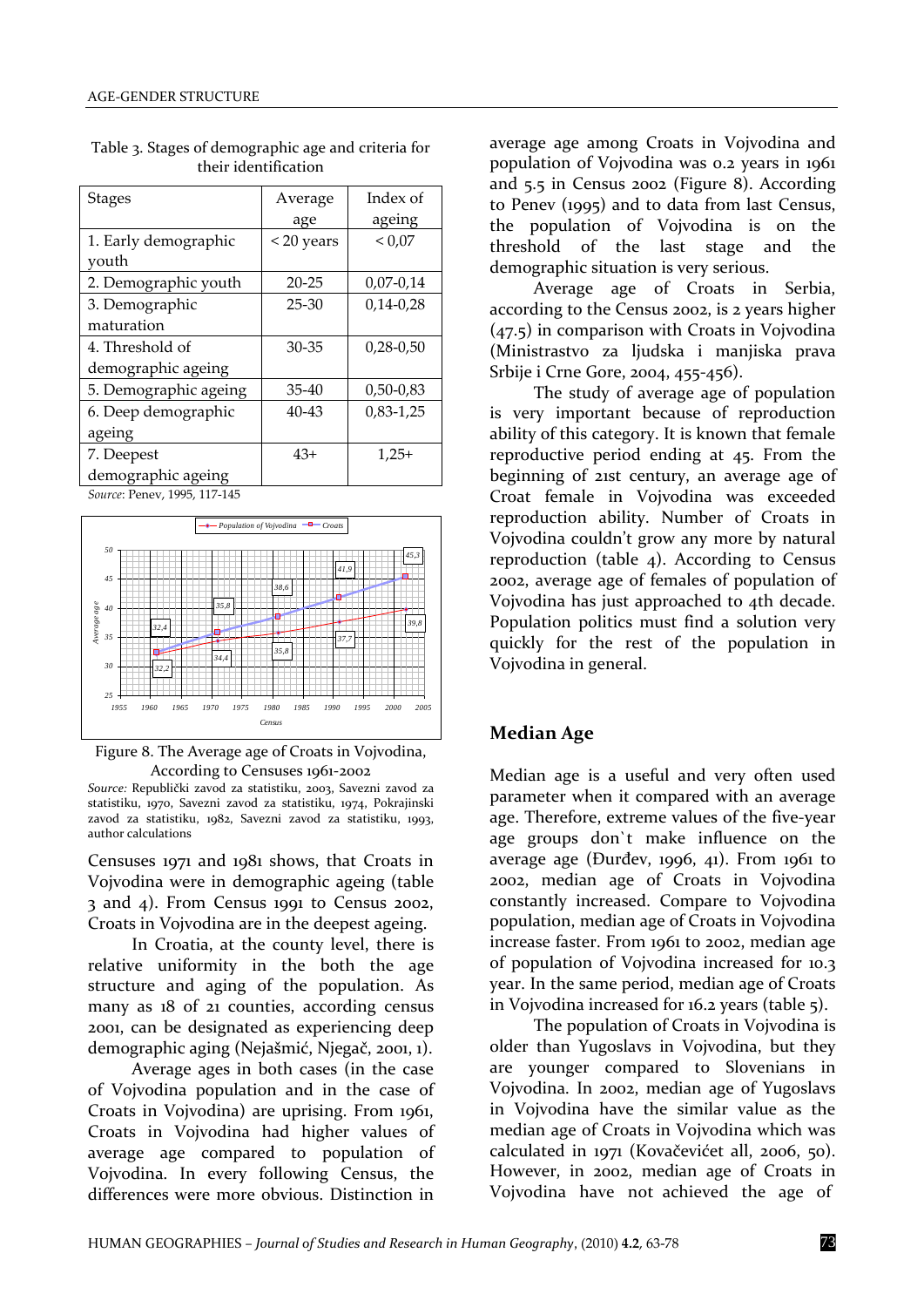| Census |                               | 1961 | 1971 | 1981 | 1991 | 2002 |
|--------|-------------------------------|------|------|------|------|------|
| Sum    | Population<br>оf<br>Vojvodina | 32,2 | 34,4 | 35,8 | 37,7 | 39,8 |
|        | Croats in<br>Vojvodina        | 32,4 | 35,8 | 38,6 | 41,9 | 45,3 |
| M<br>F | Population<br>оf<br>Vojvodina | 31,2 | 35,4 | 34,9 | 39,0 | 38,3 |
|        | Croats in<br>Vojvodina        | 31,2 | 34,1 | 36,6 | 39,3 | 42,3 |
|        | Population<br>оf<br>Vojvodina | 33,2 | 33,3 | 37,4 | 36,3 | 41,3 |
|        | Croats in<br>Vojvodina        | 33,6 | 37,2 | 40,3 | 44,1 | 47,5 |

Table 4. The Average age of Croats in Vojvodina, According to Censuses 1961-2002

*Source:* Republički zavod za statistiku, 2003, Savezni zavod za statistiku, 1970, Savezni zavodza statistiku, 1974, Pokrajinski zavod za statistiku, 1982, Savezni zavod za statistiku, 1993, author calculations

Table 5. Median age of Croats in Vojvodina, according to censuses 1961-2002

| Census                  | 1961 | 1971 | 1981 | 1991 | 2002 |  |  |  |  |
|-------------------------|------|------|------|------|------|--|--|--|--|
| Population of Vojvodina |      |      |      |      |      |  |  |  |  |
| Summ                    | 30,0 | 33,5 | 34,6 | 37,4 | 40,3 |  |  |  |  |
| M                       | 28,9 | 32,1 | 33,2 | 36,0 | 38,6 |  |  |  |  |
| F                       | 31,2 | 34,8 | 36,4 | 38,8 | 42,0 |  |  |  |  |
| Croats in Vojvodina     |      |      |      |      |      |  |  |  |  |
| Summ                    | 30,5 | 35,1 | 38,0 | 42,2 | 46,7 |  |  |  |  |
| M                       | 29,0 | 32,6 | 35,4 | 39,2 | 43,6 |  |  |  |  |
| F                       | 31,3 | 36,2 | 40,7 | 45,2 | 49,2 |  |  |  |  |

*Source:* Republički zavod za statistiku, 2003, Savezni zavod za statistiku, 1970, Savezni zavodza statistiku, 1974, Pokrajinski zavod za statistiku, 1982, Savezni zavod za statistiku, 1993, author calculations

Slovenians in Vojvodina, which was calculated in 1991 (Kovačevićet all, 2008, 140).

In 1961, Croatia's population (32.0) was for 1.5 year older than Croats in Vojvodina. Only thirty years later Croats in Vojvodina become older than Croatia's population (37.1) for 5.1 year. Age gap between these populations has increased in 2002 on 7.1 year (39.6) (Hristov, 2004, 120).

In 1960, during the unfolding of the baby boom, the median age of all 25 countries that now belong to the European Union was 32 years. For Europe, the demographic process analyzed here can be characterized as a gradual shift from a society with quantitatively dominant younger cohorts to a society in which the elderly form a solid majority. This is best reflected when looking at the median age. In 2005 this median age of EU25 was 38.5 (Muenz, 2007, 5). According the fact, only fifteen years ago, Croats in Vojvodina were younger than majority of Europe. On the beginning of the 21st century, they are for 8.2 years older. The median age of country populations will increase everywhere (Kinsella, Phillips, 2005, 8).

In observed period, median age of females of Croats in Vojvodina is higher compared to males (Figure 9). Explanation might be the fact that women are numerous because they live longer (Kinsella, Phillips, 2005, 25).

## **The Old Age Index**

If the old age index is less then 0.40, the population is young. If the value is above this number, then the population indicates aging (Rančić, 1980, 190). If it is over 1.00, old population has overbalanced the number and portion of young population. This indicates the adverse relation on age structure and it has negative consequences on its reproductive and active potential (Živić, Pokos, 2005, 211). According to Census 1961, population of Vojvodina and Croats in Vojvodina were still young. The limit of 0.40 has already been overcome in 1971 (table 6). However, in both cases, the old age index has grown slowly. In 1971, the old age of Croats in Vojvodina had similar value of old age index  $(0.53)$ , as population of Vojvodina in census 1981 (0.57). From 1961 to 2002, the old age index of Croats in Vojvodina increased almost 5.7 times (Figure 10).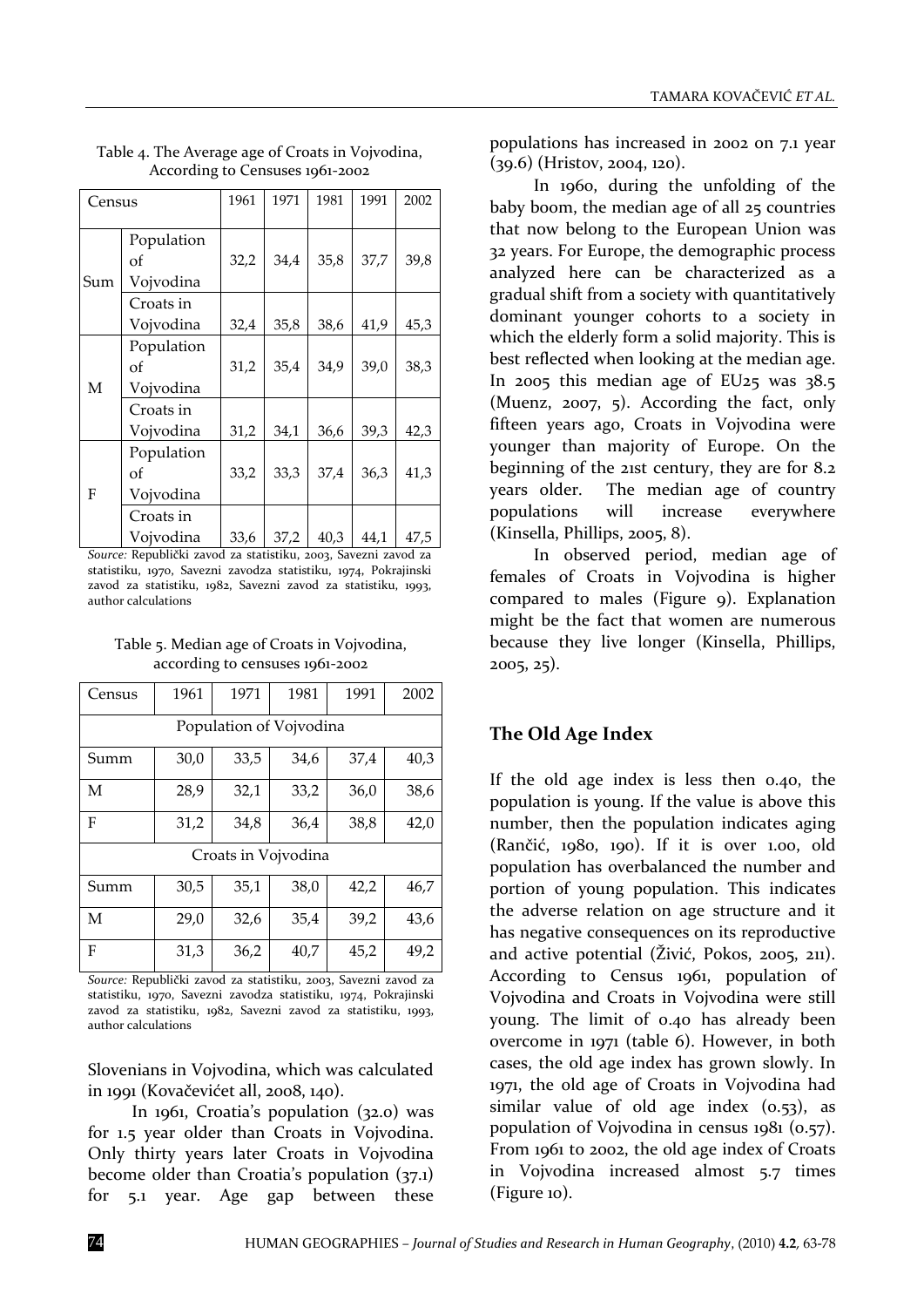

Figure 9. Median age of Croats in Vojvodina, according to censuses 1961-2002

*Source:* Republički zavod za statistiku, 2003, Savezni zavod za statistiku, 1970, Savezni zavodza statistiku, 1974, Pokrajinski zavod za statistiku, 1982, Savezni zavod za statistiku, 1993, author calculations



Figure 10. The Age indexes of Croats in Vojvodina, according censuses 1961-2002

*Source:* Republički zavod za statistiku, 2003, Savezni zavod za statistiku, 1970, Savezni zavodza statistiku, 1974, Pokrajinski zavod za statistiku, 1982, Savezni zavod za statistiku, 1993, author calculations

Comparing the values of old age index of Croatia's population and Croats in Vojvodina during the second half of 20th century, the following conclusions can be made. Firstly, in 1961, Croats in Vojvodina had smaller value of old age index. After that, Croats in Vojvodina has grown old faster. Their values of the old age index has even been very similar, but in different censuses. For example, in 1991, index of old age of population in Croatia (0.67) was similar to the index which was calculated for Croats in Vojvodina, according to the results of census 1981 (Živić, Pokos, Turk, 2005, 37), (Rozga, 2003, 13). On the beginning of the 21st century, it was two times higher than the old age index of population in Croatia  $(0.91)$ (Živić, Pokos, 2005, 211).

The old age index of Croats in Serbia, according to the Census 2002, is 1.3 times higher (2.47) compared to Croats in Vojvodina (Ministarstvo za ljudska i manjiska prava Srbije i Crne Gore, 2004, 455-456). The small number of Croats in Central Serbia, with high value of old age index announces their soon disappearance.

The research of Campbell (1971, 112) shows that the cadre of political activists came from all stages of the life cycle, but they are most frequent among the middle age categories. For conformation of this postulate it can be used the case of Croats in Vojvodina. Recently, when their age of index is double higher of the age index of the Provincial average, they have organized in six parties (http://en.wikipedia.org/wiki/Croats\_of\_Vojv odina#cite\_ref-6). Even they represent 2.8% of total population, Croats in Vojvodina try to realize all theirs rights. Except policy, Croats in Vojvodina are organized in other different activities, as culture, education and information. They have several cultural societies and four journals [\(http://www.](http://www/) mvpei.hr/hmiu/tekst.asp?q=01hmi-hmi012). Presents of old age categories are visible in their religious life, since they are a very religious nation, visiting churches regularly. The base of their strong society stems from the great number of mutual links and contacts.

#### **Coefficients of Old Age and Youth**

Coefficients of old age directly show negative age process in some populations. Age process includes increase of the share of population, which is older than 60 in total. When that

Table 6. The Old age index of Croats in Vojvodina, according censuses 1961-2002

| Census        | 1961 | 1971 | 1981 | 1991 | 2002 |
|---------------|------|------|------|------|------|
| Population of |      |      |      |      |      |
| Vojvodina     | 0.36 | 0.49 | 0.57 | 0.73 | 0.97 |
| Croats in     |      |      |      |      |      |
| Vojvodina     | 0,33 | 0.53 | 0,66 | 1.11 | 1,88 |

*Source:* Republički zavod za statistiku, 2003, Savezni zavod za statistiku, 1970, Savezni zavodza statistiku, 1974, Pokrajinski zavod za statistiku, 1982, Savezni zavod za statistiku, 1993, author calculations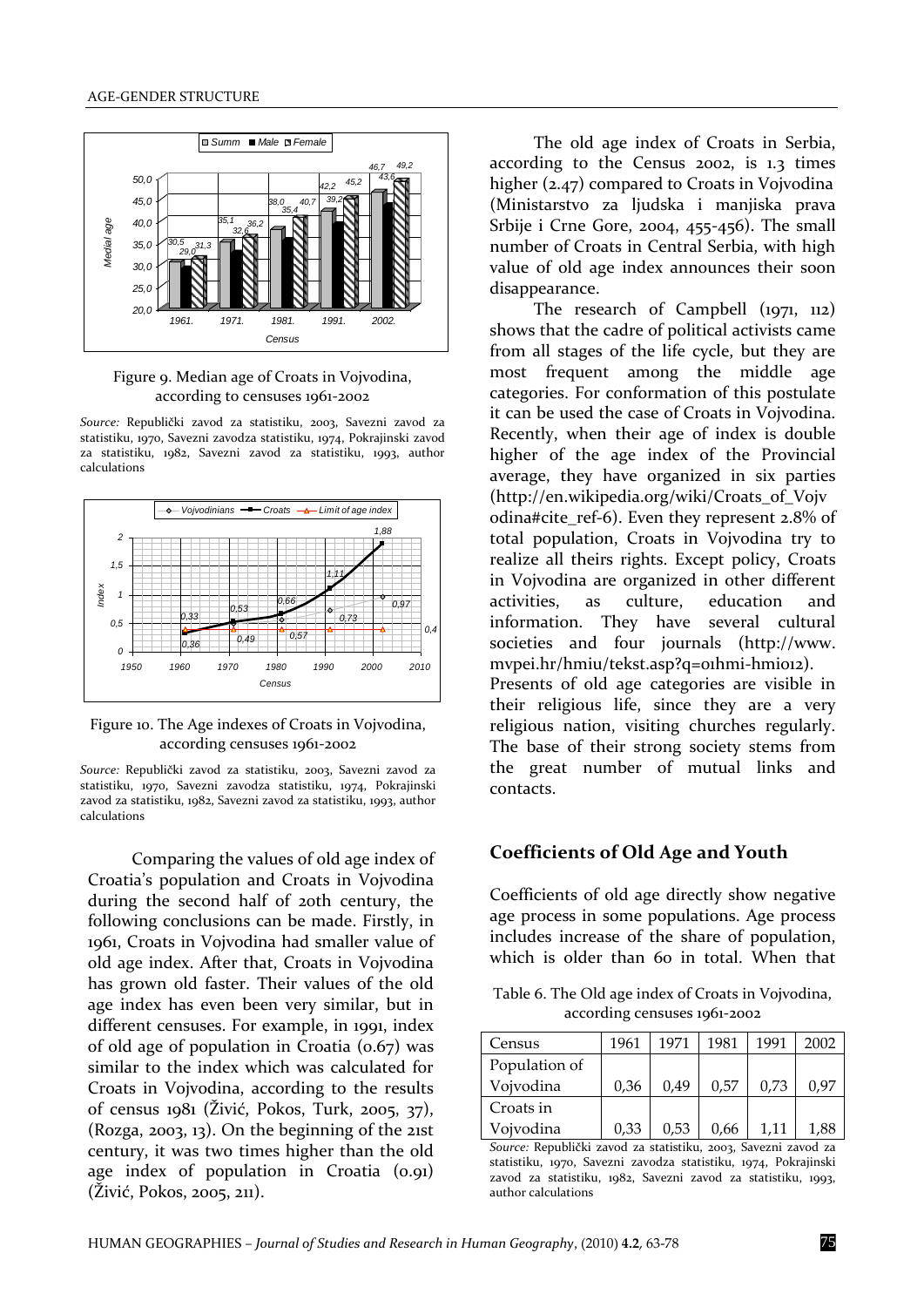number has passing by 12.0%, than the population start to aging in demographic sense (Kicošev, Golubović, 2004, 174). According to the results of Census 1961, Croats in Vojvodina had less coefficient of old age, compared to population of Vojvodina. Since 1971, population of Vojvodina and Croats in Vojvodina has entered the aging process. After 1961, Croats in Vojvodina have never had the smallest coefficient of old age than population of Vojvodina (table 7). In 2002, its coefficient was almost 1.4 times higher in comparison with population of Vojvodina. It seems that population of Vojvodina made negative influence on the Croats in Vojvodina.

Table 7. Coefficients of old age and youth of Croats in Vojvodina (in %), According censuses 1961-2002

| Census                 | 1961 | 1971 | 1981 | 1991 | 2002 |  |  |  |  |
|------------------------|------|------|------|------|------|--|--|--|--|
| Coefficient of old age |      |      |      |      |      |  |  |  |  |
| Population of          |      |      |      |      |      |  |  |  |  |
| Vojvodina              | 11,9 | 14,8 | 15,2 | 18,8 | 21,9 |  |  |  |  |
| Croats in              |      |      |      |      |      |  |  |  |  |
| Vojvodina              | 11,0 | 15,2 | 15,9 | 21,5 | 29,8 |  |  |  |  |
| Coefficient of youth   |      |      |      |      |      |  |  |  |  |
| Population of          |      |      |      |      |      |  |  |  |  |
| Vojvodina              | 33,2 | 30,0 | 26,8 | 25,7 | 22,6 |  |  |  |  |
| Croats in              |      |      |      |      |      |  |  |  |  |
| Vojvodina              | 32,9 | 28,7 | 23.9 | 19,4 | 15,8 |  |  |  |  |

*Source:* Republički zavod za statistiku, 2003, Savezni zavod za statistiku, 1970, Savezni zavodza statistiku, 1974, Pokrajinski zavod za statistiku, 1982, Savezni zavod za statistiku, 1993, author calculations

Coefficient of youth in the both cases decreased, but in the case of Croats in Vojvodina decreasing is more significant. In 1961, population of Vojvodina has very similar coefficient of youth with Croats in Vojvodina, and it is a bit higher. In 2002, the difference was more obvious since the coefficient of youth of Croats in Vojvodina was 1.4 times less than coefficient of youth of population of Vojvodina (table 7). From 1961 to 2002, coefficient of youth of Croats in Vojvodina decreased 2.1 times.

### **Conclusion**

During the 20th century, every new census has noted decrease in the number of Croats in Vojvodina and especially decreasing the young generations. All parameters of age structure show that Croats in Vojvodina are very old. According to the last census, the average age of Croats in Vojvodina was 45.3 year, but median age was higher (46.7 year). Moreover, old age index was almost 2 times higher compared to population of Vojvodina (1.93). Coefficient of old age approach 29.8% and coefficient of youth was 15.8%. If the ageing process of Croats in Vojvodina continues, they will soon disappear and therefore, from this historical moment, intensive efforts must be taken.

Furthermore, Croats in Vojvodina have always been a small community. Croats still have not got own television terms, schools etc. in Croatian language, as other numerous national minorities (Hungarians, Romanians, Slovaks etc) have. They have always lived under strong influence of other ethnicity. From 1961 to 1981, in Vojvodina was very popular to feel as Yugoslav. Mixed marriages were in fashion as well. All these factors had transformed and assimilated Croats, or motivated them to migrate abroad. On the begging of 20th century, independence of Republic of Croatia, instable political and unfavorable economic situation in Vojvodina has caused emigration.

At the moment, Croats return to Vojvodina from commercial reasons. Because of that, the number of Croats in Vojvodina may arise, which can lead to the revival of their age structure. Finally, it can be concluded that certain potentials exist, but there is a question whether the Croat society is able to take advantage of them.

The main task for the coming decades will be to provide satisfactory levels of elderly well being, including care, in both qualitative and quantitative terms, in the face of limited human and financial resources (Sircelj, 2002, 4).

### **Bibliography**

- Avramov, D & Maskova, M 2003, 'Active ageing in Europe', *Population studies*, No. 41, Volume 1, Directorate General III – Social Cohesion Council of Europe Publishing, Demography of ageing: similarities and differences between countries.
- Breznik, D 1980, *Demografija, analiza, metodi i modeli, Drugoizdanje*, Beograd, Naučnaknjiga.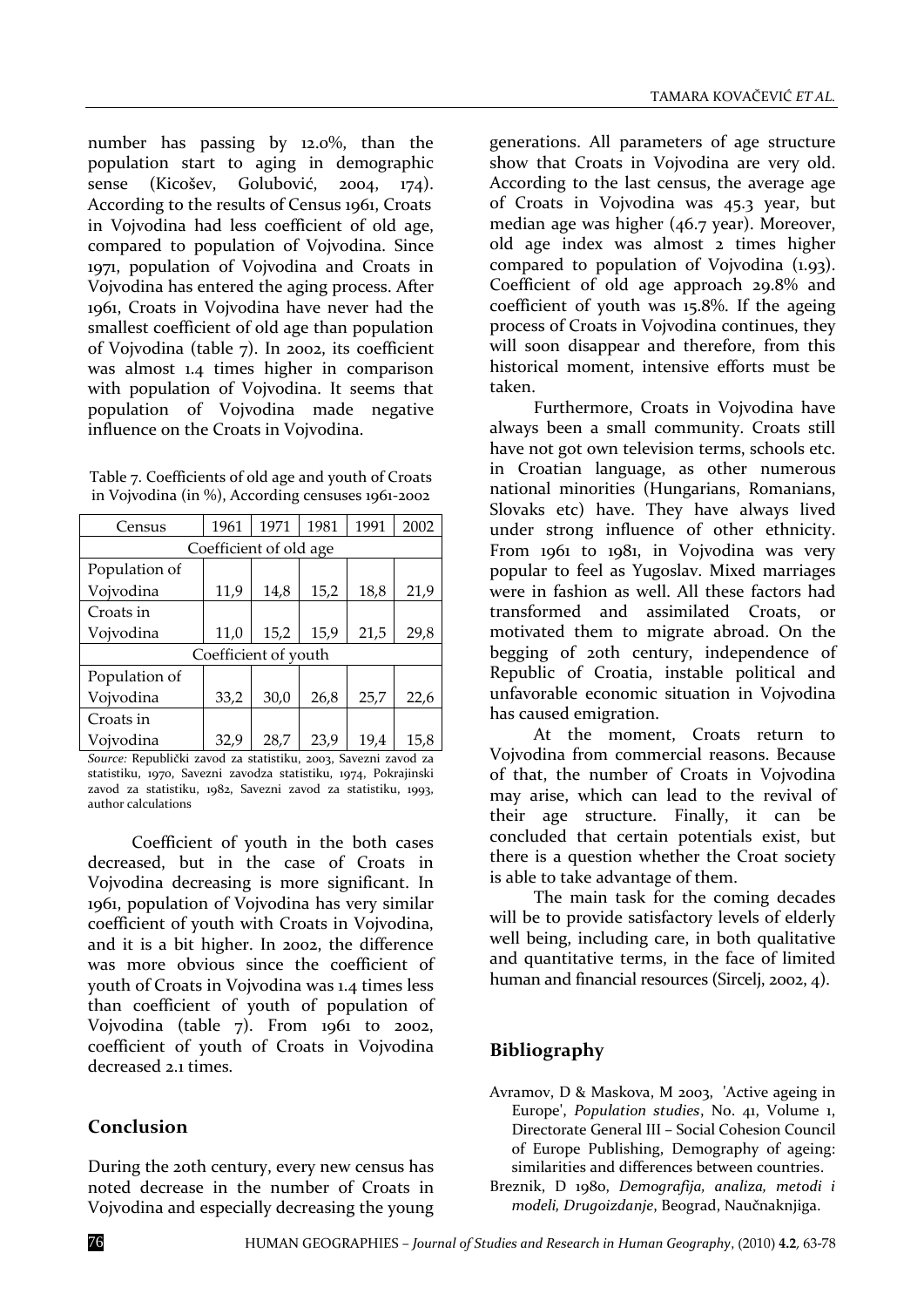- Breznik, D 1982, *Razvitak stanovništva, njegov razmeštaj i planiranje*, Ljubljana, Ekonomska revija, 3-4, 255-262.
- Campbell, A 1971, 'Politics through the Life Cycle', *The Gerontologist*, Volume 11, Number 2, Part I, Summer, Oxford, pp. 112-117.
- Friganović, M 1978, *Demografija*, Zagreb, Školska knjiga, pp. 111.
- Gaćeša, N 1984, *Agrarna reforma i kolonizacija u Jugoslaviji 1945-1948*.Novi Sad, Matica srpska, pp. 404.
- Hristov, E 2004, 'The aging of the population in southeastern Europe', *SEER Southeast Europe Review for Labor and Social Affairs (SEER South East Europe Review for Labor and Social Affairs)*, issue: 03 / 2004, pages: 119-129.
- Hudson, CR 1999, 'Federal "Balkania", "Kosova Republika" or Balkan meltdown?', in D Turton and J González Ferreras (eds) *Cultural Identities and Ethnic Minorities in Europe*, Bilbao, Universidad de Deustopp 71-80.
- Đurđev, B 1996, *Geografija stanovništva*, Praktikum, Novi Sad, Univerzitet u Novom Sadu, Prirodnomatematički fakultet, Institutza geografiju.
- Jovanović, V 1999, *Anthropological Cybernetic Model of Demographic Structures in the Republic of Croatia*, Coll. Antropol, 23, 1: 99-109.
- Kicošev, S 1999, 'Matematičko-analitički pokazatelji etničko-verske structure stanovništva Srbije', *U: Društveno-geografski procesi u SR Jugoslaviji i njihova nastavna aktuelizacija*, Beograd – Nikšić, Geografski fakultet Beograd i Filozofski fakultet Crne Gore, str. 143-152.
- Kicošev, S, Golubović, P. (2004), Geodemografija, Niš, Univerzitet u Nišu, Prirodno-matematički fakultet, Odsek za geografiju.
- Kicošev, S & Kovačević, T 2004, 'Population of Vojvodina', *Colocviul Naţional de Geografia Popolaţiei şi Aşezărilor Umane, Evoluţia sistemelor de aşezări umane în contextual stretegiilor dezvoltării durabile*, Ediţia a XIV-a, Asociaţia geografilor umanişti din România. Societatea de geografie din România, Asociaţia geografilor umanişti, Comisia Naţională de geografia populaţiei şi aşezărilor umane, Universitatea de Vest din Timişoara, Departamentul de geografie, Centrul de analiză geodemografică şi de habitat, 4-6 Iunie 2004, Timişoara – Buziaş, pp. 82-92.
- Kinsella, K & Phillips, RD 2005, 'Global Aging: The Challenge of Success', *Population Bulletin Vol. 60*, No. 1, Washington, Population Reference Bureau.
- Knežević, A 2005, 'Stanovništvo Srbije prema nacionalnoj pripadnosti po rezultatima popisa 2002. godine', *Glasnik Srpskog geografskog društva*, Sveska LXXXV, br. 1, Beograd, str. 103-110.
- Kocsis, K 2007, 'Ethnic and Religious Patterns, South Eastern Europe' in *Maps*. 2nd Revised & Expanded Edition, Budapest, Geographical Research Institute. Hungarian Academy of Sciences, pp. 37-64.
- Kocsis, K & Kicošev, S 2004, *A Vajdaság mai területének etnikai térképe*, 1:350.000 Számitógépes térképszerkesztés, Magyar Tudományos Akadémia, Földtudományi Kutató Központ, Földrajztudományi Kutatóintózet, Magyar Tudományos Akadémia, Kisebbségkutató Intézet, Budapest
- Kovačević, T, Bubalo-Živković, M &Ivkov A 2008, 'Age-sex of Slovenians in Vojvodina in the second half of 20th and the beginning of 21st century', *Dela 29*, Ljubljana, pp. 131-144.
- Kovačević T, Ivkov, A & Durđev, B 2005, 'Age Structure of Gypsies in Vojvodina', *Zbornikradova Geografskog instituta "Jovan Cvijić",* SANU. Knj. 54, Beograd, pp. 45-61.
- Kovačević, T, Bubalo-Živković, M & Ivkov, A 2006, 'Age-sex structure of Yugoslav people in Vojvodina', *Geographica Pannonica*, No 10, Department of Geography, Tourism and Hotel Management, Faculty of Science, University of Novi Sad, Novi Sad, pp. 47-52.
- Kovačević, T & Kicošev, S 2007, 'Influence of Global Changes on Micro European Regions, on the Example of Vojvodina', *Third International Conference*, 28-29 April 2006, Sofia University "St. Kliment Ohridski", Faculty of Geology and Geography, Sofia, pp. 305-309.
- Maletić, M 1968, *Vojvodina, Znamenitosti i lepote*, Beograd, Književne novine.
- McManus, R 2007, 'Fertility Decline and Population Ageing in Europe: Current and Future Trends', *Geographical Viewpoint*, vol. 35, 49-58.
- Ministrastvozaljudska i manjiskapravaSrbije i Crne Gore 2004, *Etničkimozaik Srbije, Prema podacima popisa 2002,* godine, Beograd, Ministrastvo za ljudska i manjiska prava Srbije i Crne Gore.
- Mirnić, J 1974, 'Nemci u Drugom svetskom ratu', *Institut za izučavanje istorije*, Novi Sad, pp. 324- 332.
- Mrđen, S & Friganović, M 1998, 'Demographic situation in Croatia', *Geoadria*, Vol. 3, Zadar, 29-56.
- Muenz R 2007, 'Aging and Demographic Change in European Societies: Main Trends and Alternative Policy Options', *SP Discussion paper* no. 0703, Social Protection, The World Bank.
- Murray, A 2008, *Growing old Gracefully, How to ease population ageing in Europe*, London, Centre for European Reform (CER).
- Nancu, DV, Guran-Nica, L & Persu, M 2010, 'Demographic Ageing in Romania's Rural Area', *Human Geographies*, 4.1, 33-42.
- Nejašmić, I & Njegač, D 2001, 'Spatial (Regional) Differences of Demographic Development of